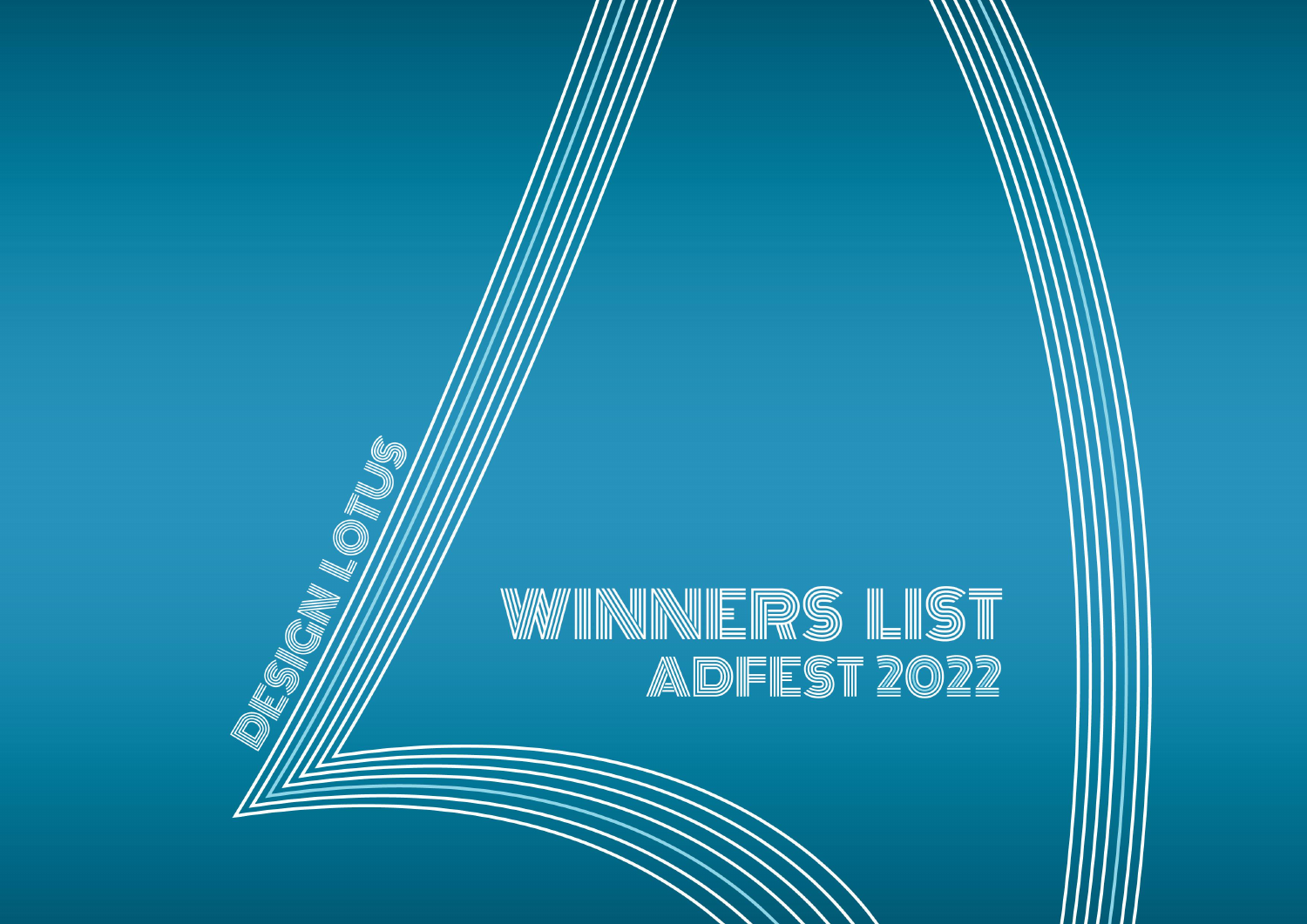

#### **CATEGORY DE01: NEW BRAND IDENTITY \*\*\*NEW**

| CODE     | <b>TITLE</b>       | <b>BRAND</b>                     | <b>AGENCY</b>                             | <b>COMPANY ENTERING</b>                              | <b>AWARDS</b> |
|----------|--------------------|----------------------------------|-------------------------------------------|------------------------------------------------------|---------------|
| DE01/004 | DONATION DOLLAR    | <b>THE ROYAL AUSTRALIAN MINT</b> | SAATCHI & SAATCHI AUSTRALIA.<br>MELBOURNE | <b>SAATCHI &amp; SAATCHI AUSTRALIA.</b><br>MELBOURNE | <b>SILVER</b> |
| DE01/002 | <b>STONE FACES</b> | <b>ITOIGAWA CITY</b>             | DENTSU INC., TOKYO                        | DENTSU INC., TOKYO                                   | <b>BRONZE</b> |

# **CATEGORY DE02: REBRAND OF AN EXISTING BRAND \*\*\*NEW**

| CODE     | <b>TITLE</b>           | BRAND        | <b>AGENCY</b>                   | <b>COMPANY ENTERING</b>   | <b>AWARDS</b> |
|----------|------------------------|--------------|---------------------------------|---------------------------|---------------|
| DE02/001 | ' GATE BRIDGE<br>TORII | RAILWAY<br>. | <b>TOKYO</b><br>INC<br>J AGENUY | гокүо<br>TOKYU AGENCY INC | <b>BRONZE</b> |

#### **CATEGORY DE03: PRODUCT DESIGN: CONSUMER PRODUCTS**

| CODE     | <b>TITLE</b>                 | <b>BRAND</b>                  | <b>AGENCY</b>                  | <b>COMPANY ENTERING</b>   | <b>AWARDS</b> |
|----------|------------------------------|-------------------------------|--------------------------------|---------------------------|---------------|
| DE03/002 | <b>THE DISSOLVING BOTTLE</b> | <b>ITHE DISSOLVING BOTTLE</b> | BBDO GUERRERO, MANILA          | BBDO GUERRERO, MANILA     | GOLD          |
| DE03/001 | EATQUAL                      | MCDONALD'S                    | <b>DDB MUDRA GROUP, MUMBAL</b> | DDB MUDRA GROUP, MUMBAI   | <b>SILVER</b> |
| DE03/011 | 30S0AP                       | POCKET SOAP                   | TBWA\HAKUHODO INC., TOKYO      | TBWA\HAKUHODO INC., TOKYO | BRONZE        |
| DE03/015 | AIR PADDING                  | <b>PARACOSM STUDIO</b>        | INNOCEAN WORLDWIDE, SEOUL      | INNOCEAN WORLDWIDE, SEOUL | BRONZE        |

# **CATEGORY DE04: PRODUCT DESIGN: INNOVATIVE & SUSTAINABLE DESIGN**

| CODE     | <b>TITLE</b>                                            | <b>BRAND</b>                  | <b>AGENCY</b>                    | COMPANY ENTERING                 | <b>AWARDS</b> |
|----------|---------------------------------------------------------|-------------------------------|----------------------------------|----------------------------------|---------------|
| DE04/001 | ONE HOUSE TO SAVE MANY                                  | <b>I</b> SUNCORP INSURANCE    | LEO BURNETT AUSTRALIA, MELBOURNE | LEO BURNETT AUSTRALIA, MELBOURNE | <b>SILVER</b> |
| DE04/005 | THE DISSOLVING BOTTLE                                   | <b>ITHE DISSOLVING BOTTLE</b> | BBDO GUERRERO, MANILA            | BBDO GUERRERO, MANILA            | <b>BRONZE</b> |
| DE04/008 | EDISH: GIVING ETERNAL LIFE TO FOOD<br><b>CONTAINERS</b> | <b>EDISH</b>                  | HAKUHODO INC., TOKYO             | HAKUHODO INC., TOKYO             | <b>BRONZE</b> |

# **CATEGORY DE05: PACKAGING DESIGN**

| CODE     | <b>TITLE</b>      | <b>BRAND</b>        | <b>AGENCY</b>                  | <b>COMPANY ENTERING</b>        | <b>AWARDS</b> |
|----------|-------------------|---------------------|--------------------------------|--------------------------------|---------------|
| DE05/002 | <b>EATQUAL</b>    | MCDONALD'S          | <b>DDB MUDRA GROUP, MUMBAL</b> | <b>DDB MUDRA GROUP, MUMBAL</b> | GOLD          |
| DE05/003 | DISSOLVING BOTTLE | E DISSOLVING BOTTLE | BBDO GUERRERO, MANILA          | BBDO GUERRERO, MANILA          | SILVER        |

# **CATEGORY DE07: POSTER**

| CODE     | <b>TITLE</b>       | <b>BRAND</b> | <b>AGENCY</b>                  | <b>COMPANY ENTERING</b>        | <b>AWARDS</b> |
|----------|--------------------|--------------|--------------------------------|--------------------------------|---------------|
| DE07/004 | ABANDONED STATIONS | VOLKSWAGEN   | CHEIL, HONG KONG               | CHEIL, HONG KONG               | SILVER        |
| DE07/008 | NO PESTS ALLOWED   | GOO GO GREEN | OGILVY GROUP THAILAND, BANGKOK | OGILVY GROUP THAILAND, BANGKOK | SILVER        |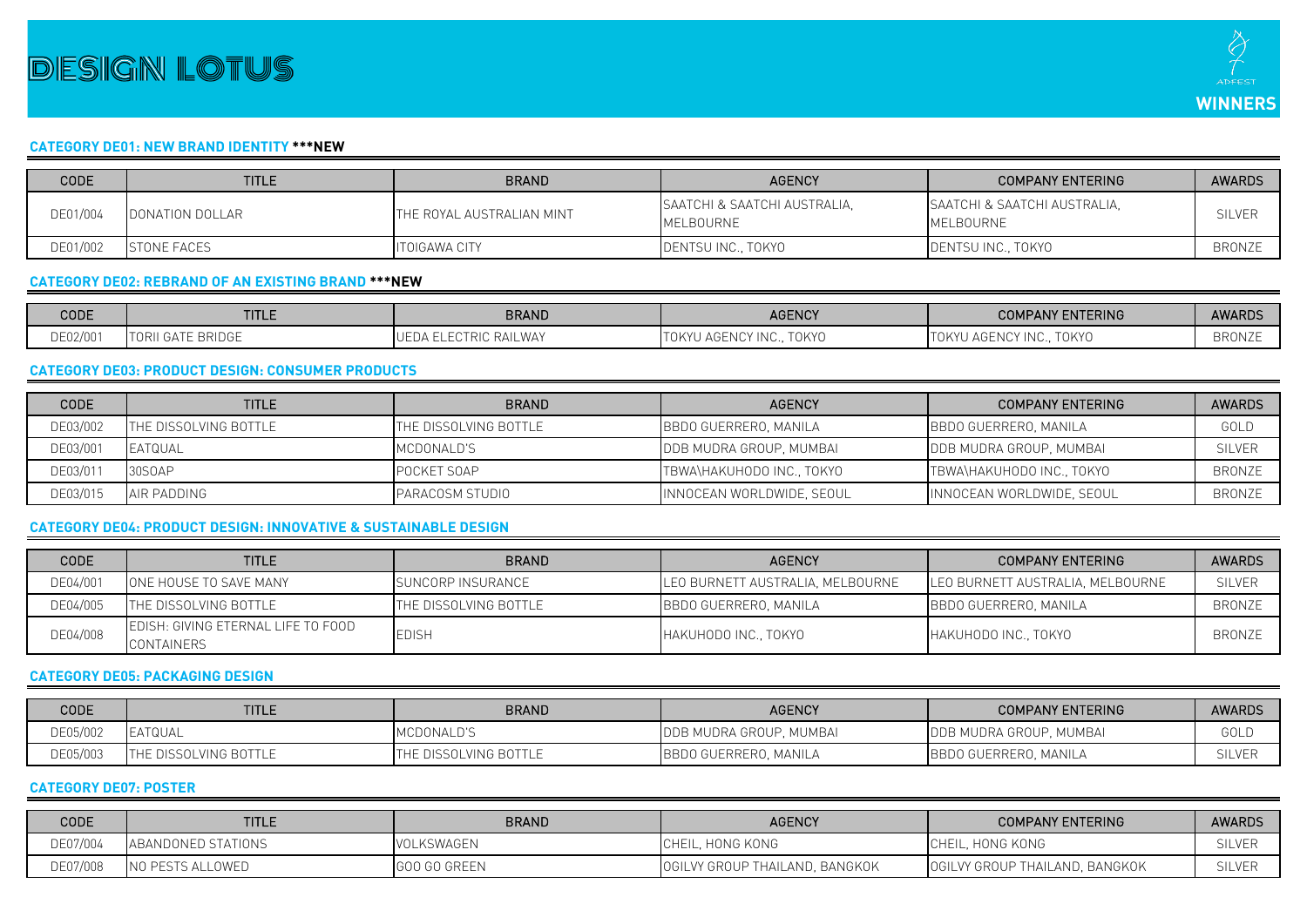# **DESIGIN LOTUS**



#### **CATEGORY DE09: ILLUSTRATION**

| CODE     | <b>TITLE</b>                                     | <b>BRAND</b> | <b>AGENCY</b>                 | <b>COMPANY ENTERING</b>                       | <b>AWARDS</b> |
|----------|--------------------------------------------------|--------------|-------------------------------|-----------------------------------------------|---------------|
| DE09/005 | INIG <sub>1</sub><br>LAKE<br>THE<br>つり<br>$\sim$ | SAHIYAKI     | <b>TOKYO</b><br>IDLINTJU IINU | <b>TOKYO</b><br>$1N + C$<br>I DEI VII JU TINU | <b>BRONZE</b> |

#### **CATEGORY DE10: BOOKS & PUBLICATIONS**

| CODE     | <b>TITLE</b>                     | <b>BRAND</b>                  | <b>AGENCY</b>                           | <b>COMPANY ENTERING</b> | <b>AWARDS</b> |
|----------|----------------------------------|-------------------------------|-----------------------------------------|-------------------------|---------------|
|          | <b>ITHE STORY OF A CHRISTMAS</b> | E STORY OF A CHRISTMAS<br>THE | <b>TOKYO</b><br>DENTSU INC <sup>-</sup> |                         | <b>BRONZI</b> |
| DE10/001 | JOURNEY<br><b>PRESENT'S</b>      | JOURNEY<br>SENT :             |                                         | DENTSU INC., TOKYO      |               |

# **CATEGORY DE12: POINT OF SALE: SMALL SCALE**

| CODE     | <b>TITLE</b>                                      | <b>BRAND</b>   | <b>AGENCY</b>                            | <b>COMPANY ENTERING</b>       | <b>AWARDS</b> |
|----------|---------------------------------------------------|----------------|------------------------------------------|-------------------------------|---------------|
| DE12/001 | C <i>WI</i><br>. WHICH BOOK IS<br>ししヒコ<br>ا ا ب ا | KSTORES<br>YAI | SHANGHA<br><b>NINE</b><br><b>SHANGHA</b> | SHANGHAI<br>SHANGHAI.<br>'INE | GOLD          |

# **CATEGORY DE14: MOTION DESIGN**

| CODE     | <b>TITLE</b>                 | <b>BRAND</b>                                        | <b>AGENCY</b>                  | <b>COMPANY ENTERING</b>        | <b>AWARDS</b> |
|----------|------------------------------|-----------------------------------------------------|--------------------------------|--------------------------------|---------------|
| DE14/006 | <b>HOME SWEET HOME EP. 2</b> | TOURISM AUTHORITY OF THAILAND X<br><b>VGGDRAZIL</b> | OGILVY GROUP THAILAND, BANGKOK | OGILVY GROUP THAILAND, BANGKOK | <b>BRONZE</b> |

#### **CATEGORY DE15: DIGITAL & INTERACTIVE DESIGN**

| <b>CODE</b> | TITLE                              | <b>BRAND</b>                                 | <b>AGENCY</b>                        | <b>COMPANY ENTERING</b>        | <b>AWARDS</b>   |
|-------------|------------------------------------|----------------------------------------------|--------------------------------------|--------------------------------|-----------------|
| DE15/012    | HOME SWEET HOME EP. 2              | TOURISM AUTHORITY OF THAILAND X<br>YGGDRAZIL | OGILVY GROUP THAILAND, BANGKOK       | OGILVY GROUP THAILAND, BANGKOK | <b>SILVER</b>   |
|             | TOKYO 2020 VIRTUAL                 | <b>TEAM JAPAN</b>                            | DENTSU INC., TOKYO/DENTSU LIVE INC., | DENTSU INC., TOKYO             | BRONZE          |
|             | DE15/008<br>ENCOURAGEMENT CEREMONY |                                              | TOKYO/WATANABEJUNPEISHA INC., TOKYO  |                                |                 |
|             | YAKUSHIMA TREASURE                 | IYAKUSHIMA TREASURE                          | N/A                                  | DENTSU CREATIVE X, TOKYO       | <b>BRONZE</b>   |
| DE15/011    | ANOTHER LIVE FROM YAKUSHIMA        |                                              |                                      |                                |                 |
| DE15/003    | <b>PALE BLUE LETTER</b>            | KENSHI YONEZU "PALE BLUE"                    | SIX INC., TOKYO                      | SIX INC., TOKYO                | <b>FINALIST</b> |

#### **CATEGORY DE16: EXHIBITIONS, EVENTS & PUBLIC ENVIRONMENT**

| CODE     | <b>TITLE</b>           | <b>BRAND</b>                      | <b>AGENCY</b>                                        | <b>COMPANY ENTERING</b>                    | AWARDS        |
|----------|------------------------|-----------------------------------|------------------------------------------------------|--------------------------------------------|---------------|
| DE16/007 | MADE FROM MELBOURNE    | <b>IMADE FROM MELBOURNE</b>       | <b>SAATCHI &amp; SAATCHI AUSTRALIA.</b><br>MELBOURNE | ISAATCHI & SAATCHI AUSTRALIA.<br>MELBOURNE | GOLD          |
| DE16/002 | POKÉMON WONDER         | POKÉMON                           | ISIX INC., TOKYO                                     | ISIX INC TOKYO                             | <b>SILVER</b> |
| DE16/006 | ISANGSOM BAAN FULLMOON | SANGSOM / THAI BEVERAGE CO., LTD. | SOUR BANGKOK, BANGKOK                                | THE SOUR BANGKOK CO., LTD., BANGKOK        | BRONZE        |